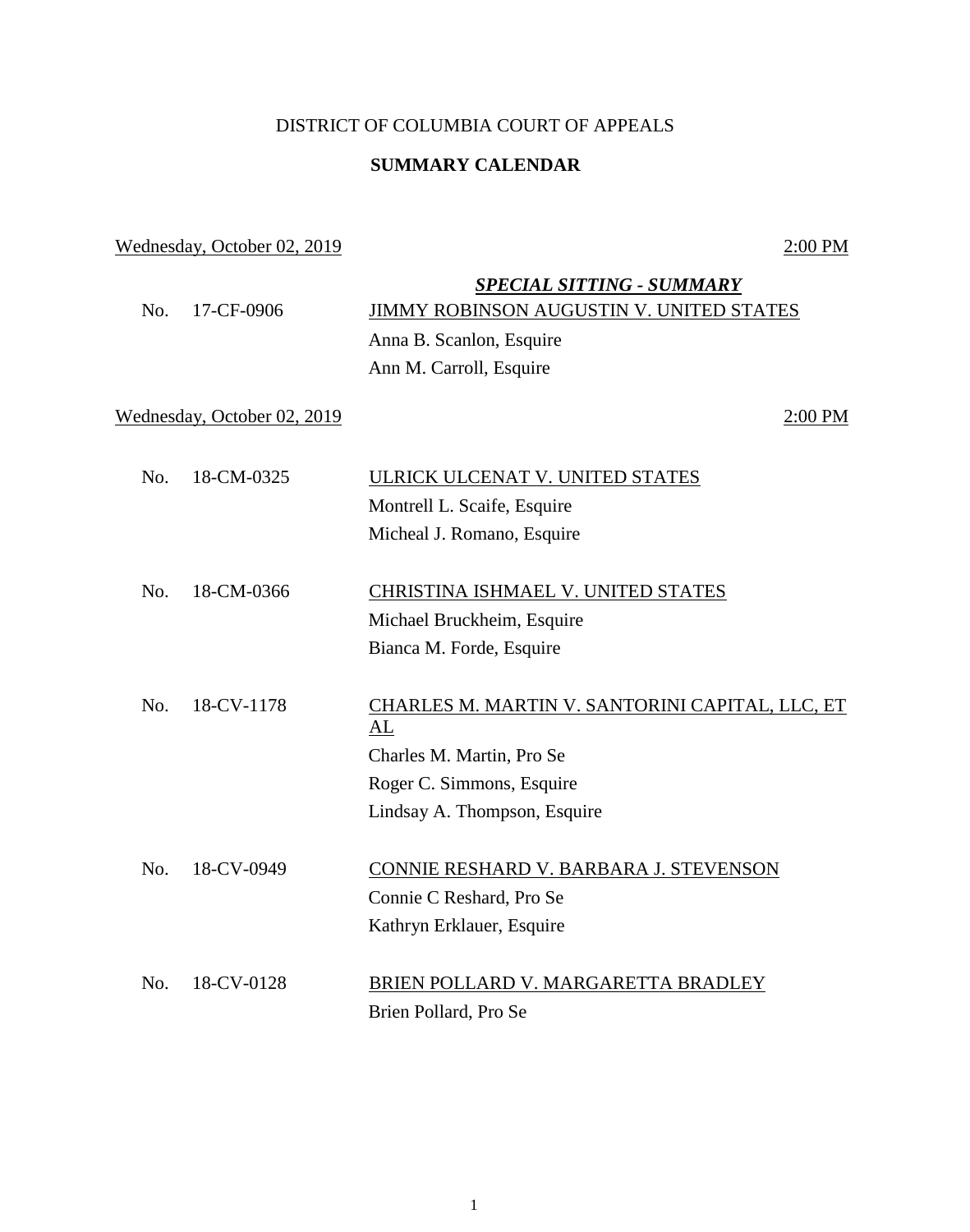| No. | 18-CV-0163 | CATHERINA TONSON, ET AL V. WELLS FARGO BANK, |
|-----|------------|----------------------------------------------|
|     |            | <u>N.A.</u>                                  |
|     |            | Donna M. Beasley, Esquire                    |
|     |            | Daniel Z. Herbst, Esquire                    |
|     |            |                                              |

 $Thursday, October 10, 2019$   $2:00 PM$ 

| No. | 18-AA-0987 | HELEN ABEBA V. D.C. DEPARTMENT OF<br><b>EMPLOYMENT SERVICES</b> |
|-----|------------|-----------------------------------------------------------------|
|     |            | Helen Abeba, Pro Se                                             |
|     |            | Todd Edward Saucedo, Esquire                                    |
|     |            |                                                                 |
| No. | 18-CM-0316 | ANTHONY REGINALD FORD V. UNITED STATES                          |
|     |            | Stephen W. Riddell, Esquire                                     |
|     |            | Allessandra Stewart, Esquire                                    |

- No. 18-CO-1166 DELONTA ROBERT ST. JOHN V. UNITED STATES Delonta Robert St. John, Pro Se Steven B. Snyder, Esquire
- No. 18-CO-0894 JAMES ALLEN CAMPBELL V. UNITED STATES Vincent A. Jankoski, Esquire Kristina L. Ament, Esquire
- No. 18-CM-0720 MARCUS L. PEOPLES V. UNITED STATES William L. Welch, III, Esquire Meredith E. Mayer-Dempsey, Esquire

| No. 18-CM-0566 | ROBERT L. PERRY V. UNITED STATES |
|----------------|----------------------------------|
|                | Joel Robert Davidson, Esquire    |
|                | Elizabeth A. Aloi, Esquire       |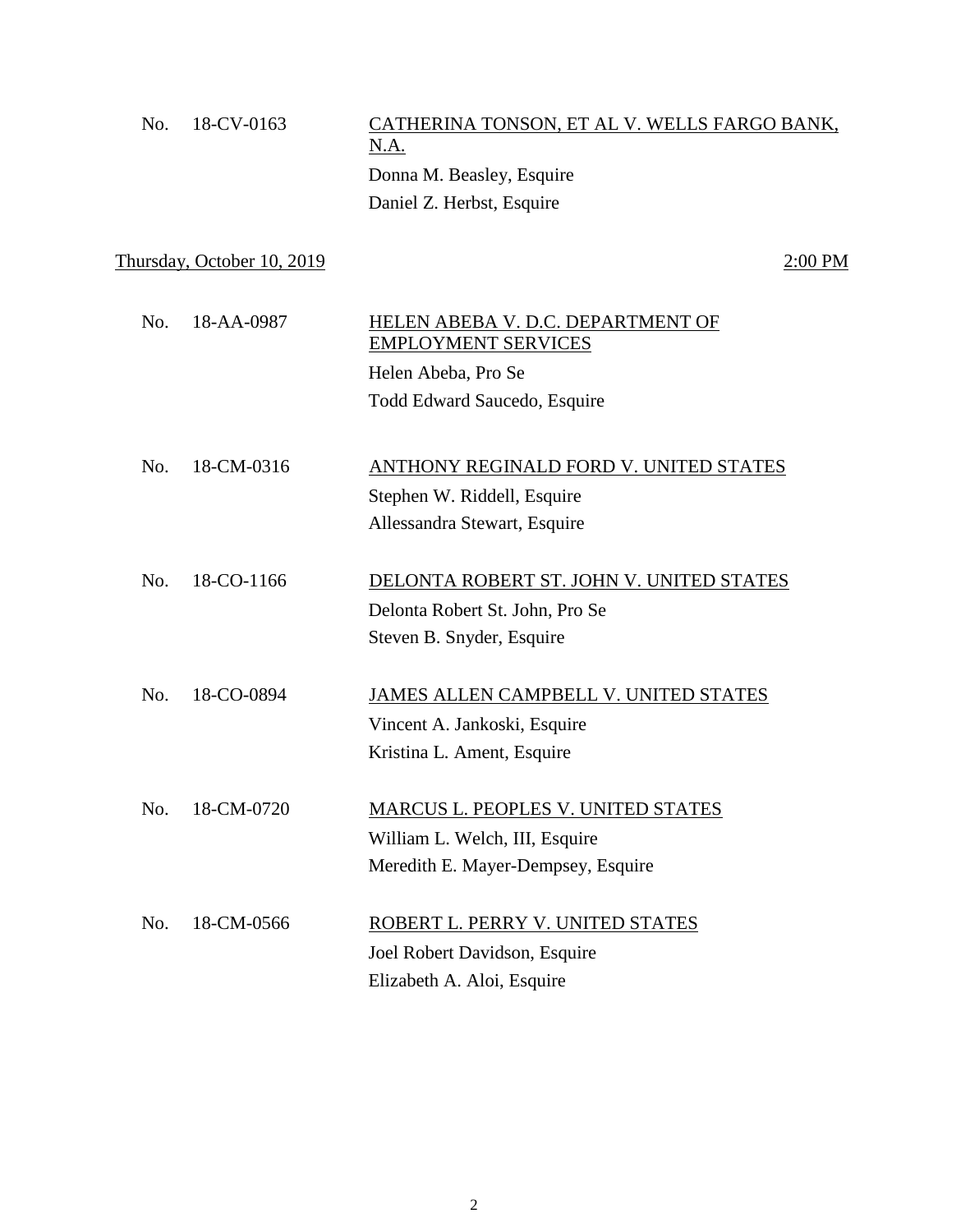| No. | 18-CF-0515                 | REZEINE MUSA V. UNITED STATES                                                                                                                                                                                                                                                                                                                       |
|-----|----------------------------|-----------------------------------------------------------------------------------------------------------------------------------------------------------------------------------------------------------------------------------------------------------------------------------------------------------------------------------------------------|
|     |                            | Nancy E. Allen, Esquire                                                                                                                                                                                                                                                                                                                             |
|     |                            | Patricia A. Heffernan, Esquire                                                                                                                                                                                                                                                                                                                      |
| No. | 18-CV-0946                 | AKUBE W. NDOROMO V. HONORABLE JEFF SESSIONS,<br>ET AL                                                                                                                                                                                                                                                                                               |
|     |                            | Akube W. Ndoromo, Pro Se                                                                                                                                                                                                                                                                                                                            |
|     |                            | Jane M. Lyons, Esquire                                                                                                                                                                                                                                                                                                                              |
| No. | 18-AA-1027                 | JOSE ACEVEDO V. D.C. DEPARTMENT OF<br><b>EMPLOYMENT SERVICES</b>                                                                                                                                                                                                                                                                                    |
|     |                            | Jose Acevedo, Pro Se                                                                                                                                                                                                                                                                                                                                |
|     |                            | William H. Schladt, Esquire                                                                                                                                                                                                                                                                                                                         |
| No. | 18-AA-0050                 | D.C. DEPARTMENT OF CONSUMER AND REGULATORY<br><u>AFFAIRS V. A &amp; A RESTAURANT GROUP, INC.</u><br>Jason Lederstein, Esquire                                                                                                                                                                                                                       |
| No. | 18-CV-1194                 | WILLIAM R. DAY V. FARUQ MUHAMMAD, ET AL<br>William R. Day, Pro Se                                                                                                                                                                                                                                                                                   |
| No. | 18-CV-1150                 | LISA D. LAWS V. U.S. BANK TRUST, N.A. AS TRUSTEE<br>FOR LSF9 MASTER PARTICIPATION TRUST<br>Lisa D. Laws, Pro Se<br>Veronica Harsley-Dean, Esquire                                                                                                                                                                                                   |
|     | Thursday, October 17, 2019 | 2:00 PM                                                                                                                                                                                                                                                                                                                                             |
| No. | 17-CV-1460                 | SONYA OWENS V. D.C. WATER AND SEWER<br><b>AUTHORITY</b>                                                                                                                                                                                                                                                                                             |
|     |                            | $\mathcal{C}$ and $\mathcal{C}$ $\mathcal{C}$ $\mathcal{C}$ $\mathcal{C}$ $\mathcal{C}$ $\mathcal{C}$ $\mathcal{C}$ $\mathcal{C}$ $\mathcal{C}$ $\mathcal{C}$ $\mathcal{C}$ $\mathcal{C}$ $\mathcal{C}$ $\mathcal{C}$ $\mathcal{C}$ $\mathcal{C}$ $\mathcal{C}$ $\mathcal{C}$ $\mathcal{C}$ $\mathcal{C}$ $\mathcal{C}$ $\mathcal{C}$ $\mathcal{C}$ |

Sonya L. Owens, Pro Se Emil Hirsch, Esquire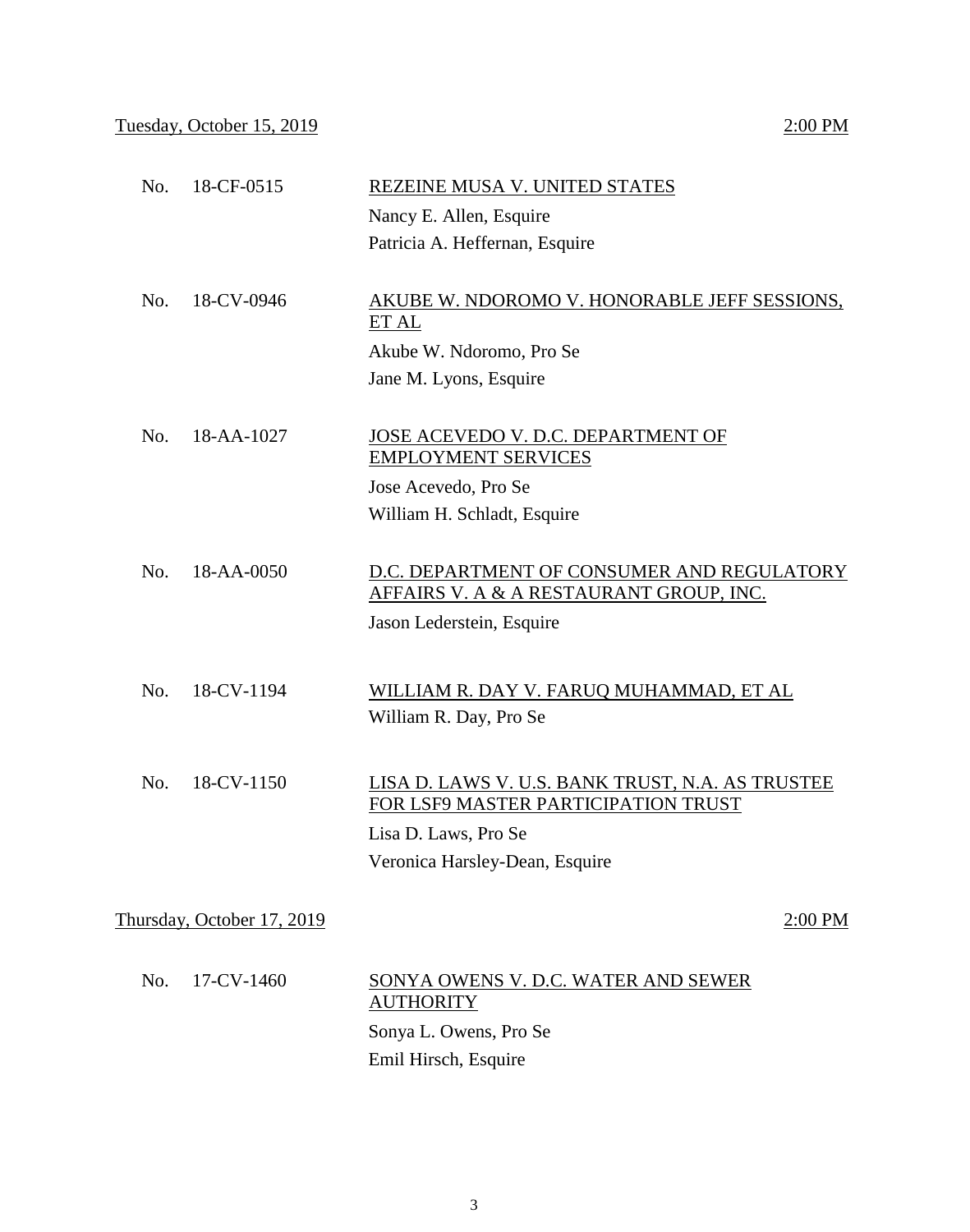| No. | 18-CV-0645                 | SONYA L. OWENS V. BANK OF AMERICA, N.A.<br>Sonya L. Owens, Pro Se<br>Peter Duhig, Esquire            |
|-----|----------------------------|------------------------------------------------------------------------------------------------------|
| No. | 17-CV-1338                 | ATLAY BROWN V. YOLONDA RAINES, ET AL<br>Atlay Brown, Pro Se<br>Stephen P. Dent, Esquire              |
| No. | 18-CF-0124                 | JOMO M. DAWES V. UNITED STATES<br>Matthew Kaplan, Esquire<br>Kevin Birney, Esquire                   |
| No. | 17-CF-0352                 | LARRY TAYLOR V. UNITED STATES<br>William Collins, Esquire<br>Ann M. Carroll, Esquire                 |
| No. | 18-CM-1047                 | TIVON RASHOD EPPS V. UNITED STATES<br>Montrell L. Scaife, Esquire<br>Robert K. Platt, Esquire        |
|     | Thursday, October 24, 2019 | 2:00 PM                                                                                              |
| No. | 18-CM-0994                 | MALIK GOODMAN V. UNITED STATES<br>Jeffrey L. Light, Esquire<br>Kathleen W. Gibbons, Esquire          |
| No. | 17-CV-1409                 | ROLLIE WEBB V. CFM MANAGEMENT SER/CAPITOL<br>PARK IV CONDO<br>Rollie Webb, Pro Se                    |
| No. | 18-CV-0097                 | JOSEPH W. LATTISAW V. DISTRICT OF COLUMBIA<br>Joseph W. Lattisaw, Pro Se<br>Lucy E. Pittman, Esquire |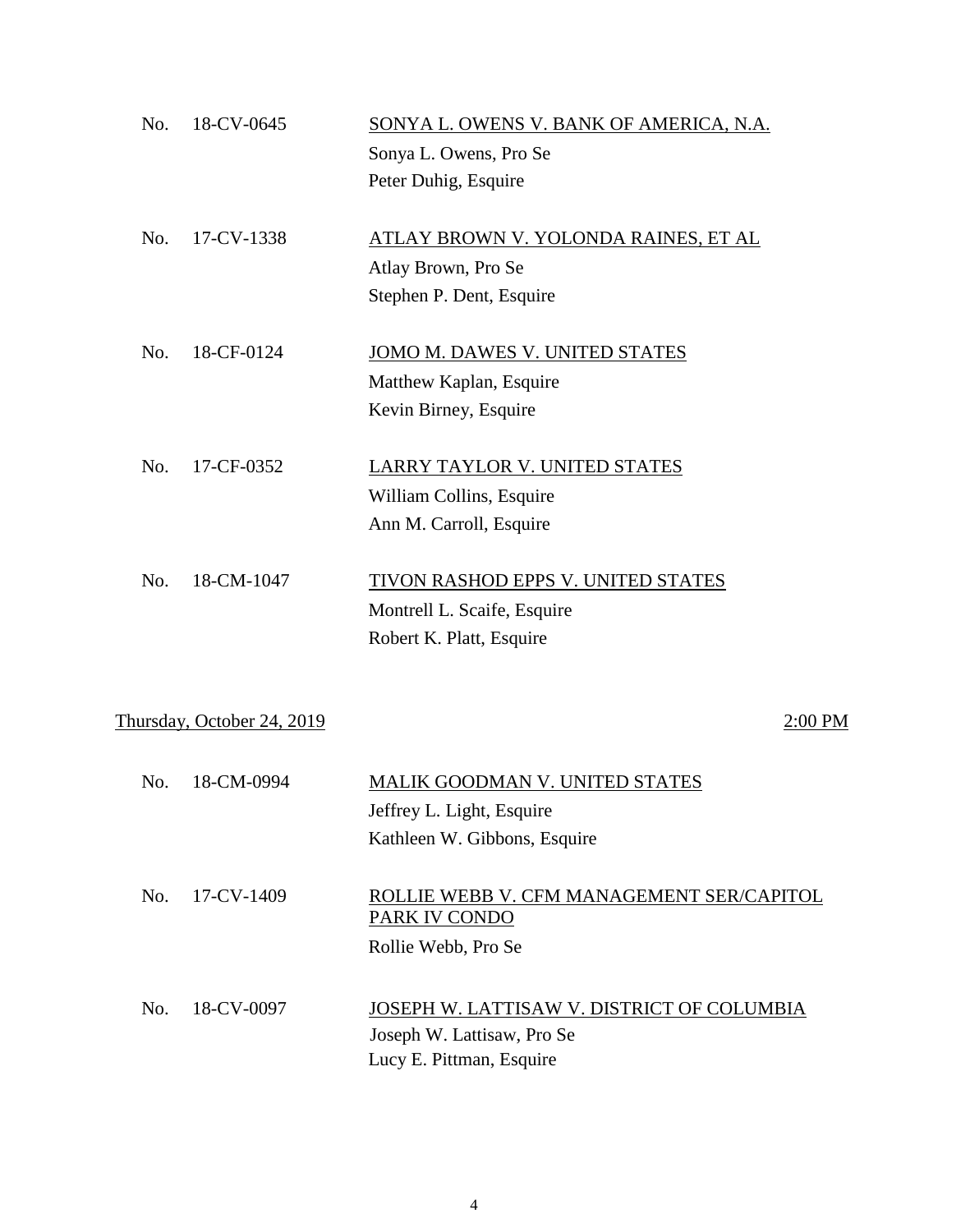| No. | 18-FM-0862                 | ONA RECKLING V. LEONARD RAYFORD                    |
|-----|----------------------------|----------------------------------------------------|
| No. | 18-FM-0863                 | ONA RECKLING V. LEONARD RAYFORD                    |
|     |                            | Ona Reckling, Pro Se                               |
|     |                            | Hughie D. Hunt, Esquire                            |
|     |                            |                                                    |
| No. | 17-CV-0357                 | EUGENE MCCUTCHEN, JR. V. U.S. BANK, N.A.           |
|     |                            | Eugene McCutchen, Jr., Pro Se                      |
|     |                            | Virginia W. Barnhart, Esquire                      |
|     |                            |                                                    |
| No. | 17-CV-1273                 | LATISHA PORTER V. D.C. OFFICE OF EMPLOYEE          |
|     |                            | APPEALS, ET AL.,                                   |
|     |                            | Frederic W. Schwartz, Jr., Esquire                 |
|     |                            | Holly M. Johnson, Esquire                          |
|     |                            |                                                    |
|     | Thursday, October 31, 2019 | 2:00 PM                                            |
|     |                            |                                                    |
| No. | 17-CM-1349                 | IN RE: KIARA B. RICE                               |
|     |                            | Michelle L. Lockard, Esquire                       |
|     |                            | John W. Donovan, Esquire                           |
|     |                            |                                                    |
| No. | 17-CF-1345                 | AARON LEE MACON V. UNITED STATES                   |
|     |                            | Peter H. Meyers, Esquire                           |
|     |                            | Bianca M. Forde, Esquire                           |
|     |                            |                                                    |
| No. | 18-CV-0630                 | <u>JEREMIAH BRYANT V. BORGER MANAGEMENT, ET AL</u> |
|     |                            | Jeremiah Bryant, Pro Se                            |
|     |                            | Amanda Vaccaro, Esquire                            |
|     |                            |                                                    |
| No. | 18-CV-0529                 | FITNESS FACTORY, INC. V. NZINGA BURRELL            |
|     |                            | Richard J. Bianco, Esquire                         |
|     |                            | Tyler King, Esquire                                |